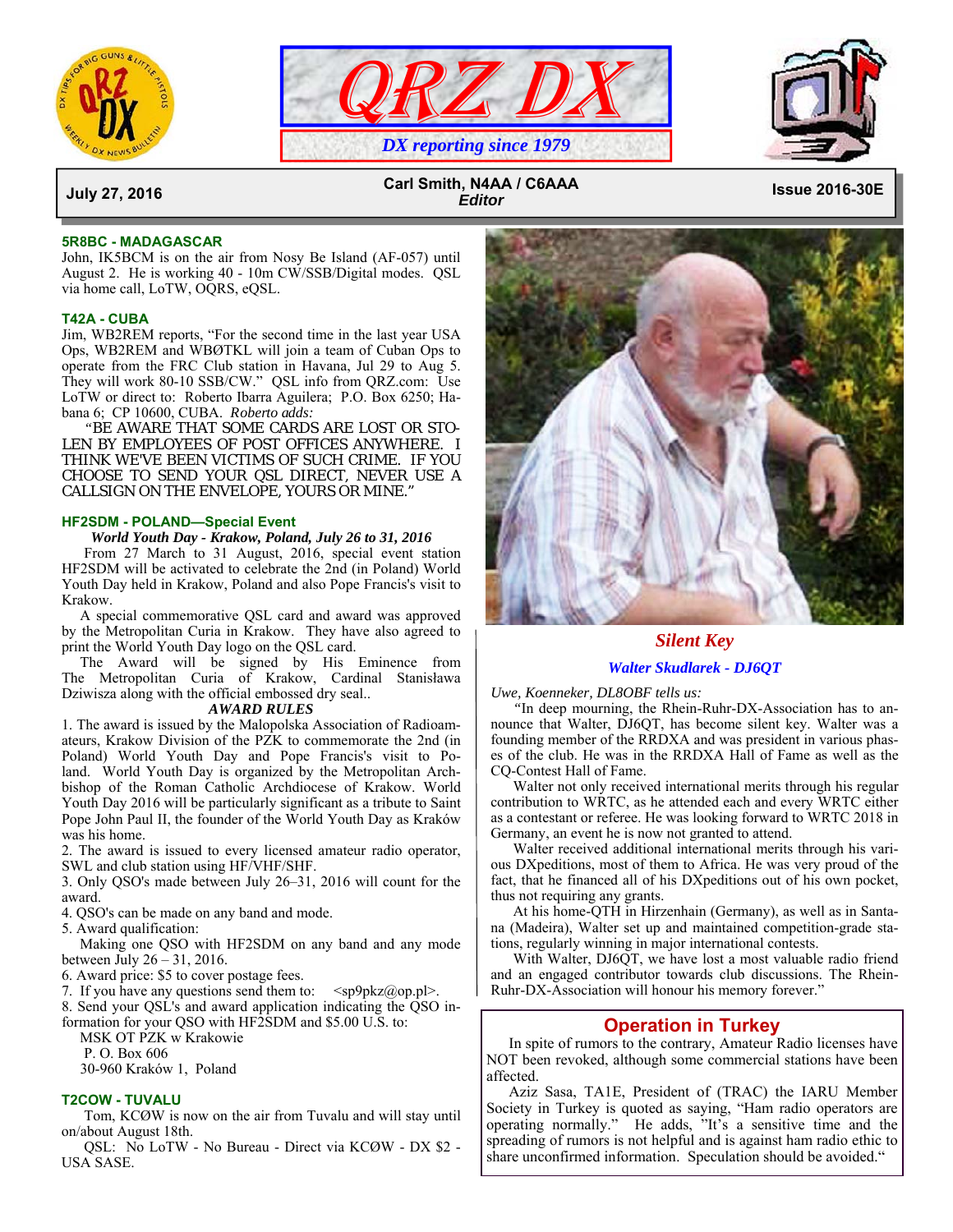#### *IOTA NEWS*

 The IOTA net meets on 14260 kHz at 1300 UTC on Saturdays and 21260 at 1300 UTC Sundays. CW - 28040, 24920, 21040, 18098, 14040, 10114, 7030 and 3530 kHz;

SSB - 28560, 28460, 24950, 21260, 18128, 14260, 7055 and 3765 kHz.

  **AS-062 - SHIKOTAN ISL (RIØFS):** Members of the Russian Robinson Club will be active August 11-17 with this callsign. They will work the HF bands. No QSL route was available.

 **AS-142 - KAMBALNY ISL (UE23RRC):** Vasily, RA1ZZ says the Russian Robinson Club is making a trip to this island which has only been active once in 1999. Today it is rated at 12.5% on the IOTA Most Wanted list. Access to the island is strictly controlled and requires special permission. He added, "We would be very grateful for financial support for our team." Full information on the web site:  $\langle \text{http://as142.org>}.$ 

#### **INTERNET INFORMATION**

60 Meters <http://60metersonline.net/> 425 DX News <http://www.425dxn.org> ARRL <http://www.arrl.org><br>Argentina-LU6EF <http://gacw.co-ip.org Arkansas DX Assn <http://www.adxa.org/> Buckmaster <http://hamcall.net> CDXA-Carolina DX Assn <http://www.cdxa.org/> CDXC-UK DX Foundation <http://www.cdxc.org.uk> Central Arizona DX Assn <http://www.cadxa.org> Cent. TX DX/Contest Club <http:www.ctdxcc.org/> CQ Magazine <http://www.cq-amateur-radio.com/> DDXA-Delta DX Assoc <http://www.deltadx.net/> DX Summit - Cluster <http://www.dxsummit.fi/> ETDXA (E.Tn.DX Assoc) <http://etdxa.org/> EUDXF <http://www.eudxf.de/><br>F6AJA - QSL Collection <http://lesnouvellesdx.f French DX News <http://LesNouvellesDX.fr> German DX Foundation <http://www.qdxf.de/> German DX-News Ltr <http://www.darc.de/referate/dx/bulls/dxnl/> INDEXA <http://www.indexa.org> IOTA Website <http://www.g3kma.dsl.pipex.com><br>IRAQI Amateur Rad Soc <http://www.iraqi-ars.org/> IREF <http://www.islandradio.org> LADXG <http://www.ladxg.no> Lone Star DX Assoc. <http://www.lsdxa.org> Low-Land DXped. Team <http://www.qsl.net/lldxt> Magnolia DX Assn. <http://www.mdxa.org> Mediterraneo DX Club <http://www.mdxc.org> NCDXF <http://www.ncdxf.org> NIDXA-N. ILL DX Assoc. <http://www.nidxa.org> North Jersey DX Assoc. < http://www.njdxa.org> ODXG-Oceania DX GP <http://www.odxg.org> OK - DX Contest <http://okomdx.radioamater.cz/> Propagation Data <http://dx.qsl.net/propagation/QSL> QSL QSL Managers Society <http://www.qsl.net/qslmanagers><br>QSL Routes (Germany) <http://www.gslinfo.de> QSL Routes (Germany) QSL Manager (Italy) <http://www.ik3gar.it/manager/> Radio Club of Costa Rica <http://www.ti0rc.org/> Radio Am. Soc.Thailand <http://www.rast.or.th> Southern Cal. DX Club <http://www.scdxc.org> SW Ohio DX Assoc. <http://www.swodxa.org> UDXA-Utah DX Assn. <http://udxa.org> TVDXA (TnVal DX Assoc) <http://www.tvdxa.com> Texas DX Society <http://www.tdxs.net> The DX Notebook <http://www.dxer.org> Visalia-Int'l DX Convention <http://www.dxconvention.org> W.TN DX Association <http://www.qrz.com/db/wt4dx> Worldwide Antarctic Pgm <http://www.waponline.it>

<http://gacw.co-ip.org> <http://lesnouvellesdx.fr/galeriegsl.php> <http://www.iraqi-ars.org/> NCDXF Beacons <http://www.ncdxf.org/beacons.html> Postage Info. USPS <http://pe.usps.com/text/Imm/immctry.htm > <http://groups.yahoo.com/group/WTDXA> W4-DXCC (SEDCO) <http://w4dxcc.com> W9-DXCC Convention <http://www.w9dxcc.com>

 **EU-003 - SAO MIGUEL ISL (CT8/F5IRO):** Freddy will be here August 5-19. He plans to work the HF bands on CW & SSB. QSL to home call.

 **EU-024 - SARDINIA ISL (ISØ/DL6JF):** Felix will be working 80-6 meters on CW August 13-25. QSL using LoTW or to home call.

 **OC-206 - DIRK HARTOG ISL (VI6DH4ØØ):** Pavel, VK6NX is planning to be active here August 14-18. He will operate on 40/30/20/17/15 on CW/SSB. Due to significance of the event - commemoration of 400 years of Dutch explorer Dirk Hartog landing at the Western Australia coast - local telecom authorities have allocated this special call sign. QSL via VK6NX OQRS.

## *DXtra's*

 **5Z4/JM1CAX - KENYA:** Daily DX is reporting that Koji is back in Nairobi on a work assignment. He will be there until the end of August. He has a K3 and a "fishing rod long wire" to work CW and perhaps RTTY on 20-10 on weekends or late evening week days. He will use LoTW or QSL to home call.

 **6Y6N - JAMAICA:** Armin, DK9PY will be back in Jamaica August 6-20. He plans to work 160-10 CW from the station of 6Y6WH and will participate in the WAE DX Contest. QSL to home call.

 **BY5 - CHINA:** A team of 13 Chinese Ops will be active from Yijiangshan Island (AS-141) July 26 to August 1. For the IOTA contest they will use the call B5C, QSL those contacts via BA4TB. Outside of the contest they will be using individual B5/homecalls, QSL to the respective homecall.

 **CN2RN - MOROCCO:** Richard, F8FGU is on the air until August 14. He is working HF on CW & SSB. QSL to home call.,

 **T42FRC - CUBA:** T42FRC will be active from Cuba 11 - 14 August 2016. Team will operate 160 - 10m CW/SSB/ PSK31/PSK63/PSK125/RTTY and JT65.

QSL direct: LÁZARO ÁLVAREZ PADRÓN, PO Box 15 Wajay, 19260 Ciudad de La Habana Cuba, Cuba.

 **FP/F6ACH - ST. PIERRE & MIQUELON:** Alain, F6ACH will be active until July 30. He "may" be active with some locals as TO2ØØSPM. He will work 40-10, but mostly 20. QSL to home call. No QSL information given for TO2ØØSPM.

 **OHØ/OH2IS - ALAND ISL:** Ismo will operate "holiday style" August 6-11. He plans to work 80-10, mostly CW. QSL direct, bureau or use LoTW.

 **OJØDX - MARKET REEF:** DL3DXX, DL2JRM, DJ4XX, DO2XX will be active from Market Reef August 11- 16. They will operate on 80 - 6m CW/SSB/RTTY. They planning to be in WAE CW Contest. QSL via DL3DXX.

 **W2T - USA - SPECIAL EVENT - LIGHTHOUSE:**  The Old Barney Amateur Radio Club will be active from Tucker's Island Lighthouse in the Tuckerton Seaport of New Jersey August 6 and possibly the 7th from about 1300 to 2100Z. They will use two stations working primarily 40 & 20 SSB. QSL via N2OO.

**\*** XU7 - CAMBODIA: Steff, HB9FXL/XU7AKB and Rolf, HB9MUQ/XU7AKD will work the HF bands August 7- 16. QSL to the respective home call.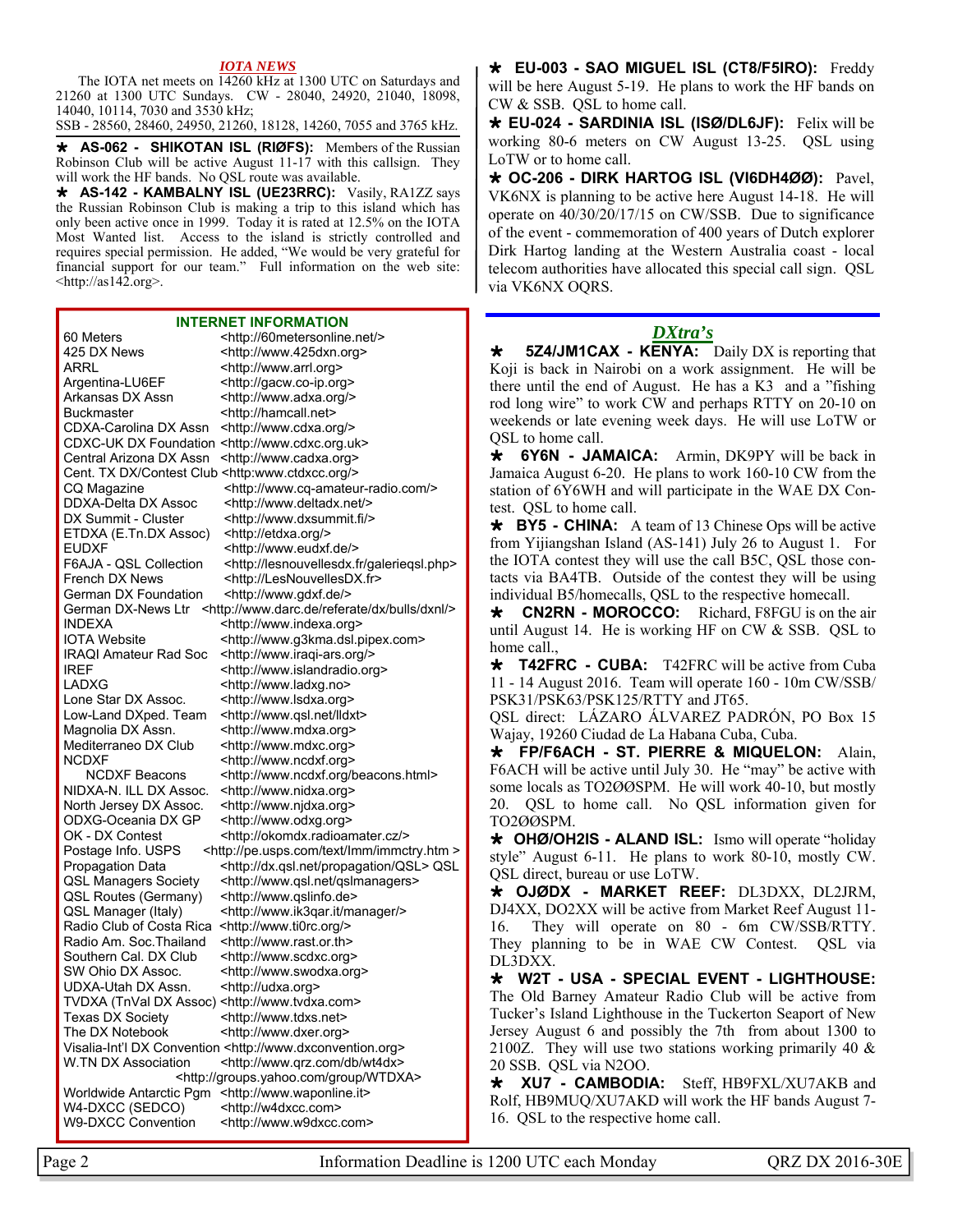| $\underline{\mathbf{CW}}$<br>2Ø Meter<br>160 Meters<br>2Ø Meter<br><b>Digital</b><br>KH6DX<br>1823<br>1030<br>16 AL<br>HF8ØØL<br>14028<br>19 NY<br>OK1EP<br>14071<br>0412<br>28 IL<br>1841<br>LU5OM<br>1827<br>1030<br>21 AL<br>14002<br>0006<br>20 FL<br>OM3DM<br>14072<br>2031<br>23 IL<br>HH2/HB9AMO<br>LU5YF<br>1046<br>21 AL<br>HP1RN<br>14012<br>0010<br>21 NY<br>ON2RX<br>14072<br>1915<br>22 IL<br>1846<br>NP4R<br>2234<br>$CM$<br>14021<br>0006<br>21 NY<br>PA5TON<br>14070<br>18 IL<br>80 Meter<br>VK3IO<br>PY2AF<br>3505<br>ON7PQ<br>14007<br>2243<br>18<br>IL.<br>14071<br>0132<br>22 IL<br>1101<br>24 AL<br>$\underline{\mathbf{C}}\underline{\mathbf{W}}$<br>R45ØO<br>14029<br>1813<br>21 NY<br>PZ5LP<br>14071<br>1750<br>18 IL<br>4Ø Meter<br>CO8CY<br>7003<br>2316<br>18 NY<br>R7ØLWA<br>14024<br>1750<br>21 NY<br>RA4FK<br>14072<br>0301<br>18 IL<br>LY5W<br>7014<br>0204<br>20 FL<br>RI1FJ<br>14004<br>2350<br>18 AL<br>SP9CLQ<br>14072<br>2156<br>21 IL<br>OD5NJ<br>7021<br>2355<br>21 FL<br>RW9WI<br>14025<br>0245<br>18 IL<br>SV9RMU<br>14072<br>2150<br>23 IL<br>SØ1WS<br>7021<br>2349<br>20 NY<br>RZ16ZV<br>14020<br>0341<br>24 AZ<br>TG9ANF<br>14070<br>2338<br>22 IL<br>T3ØAR<br>7027<br>1049<br>20 AL<br>SØ1WS<br>14007<br>19 NY<br>TI4DJ<br>14071<br>0026<br>24 IL<br>1846<br>V73NS<br>7003<br>0732<br>19 NY<br>SQ65HSC<br>14010<br>1834<br>19 NY<br>WL7CG<br>14071<br>0132<br>22 IL<br>ZL2AIM<br>7019<br>0721<br>19 NY<br>SV <sub>1</sub> DOJ<br>20 NY<br>XE2KJ<br>2342<br>18 IL<br>14021<br>2336<br>14072<br>0533<br>4Ø Meter<br><b>SSB</b><br>T3ØAK<br>14024<br>0339<br>21 IL<br>YO4ASD<br>14072<br>18 IL<br>ER4DX<br>7150<br>0020<br>24 TN<br>T3ØAR<br>14023<br>0732<br>23<br>KH6<br>YV1JGT<br>14072<br>2047<br>$17$ IL<br>ZF1DM<br>0125<br>HDØ85QRC<br>7166<br>2348<br>21 FL<br>TF3VS/p<br>14016<br>2313<br>20 NY<br>14071<br>24 IL<br><b>UX2IO</b><br>7147<br>0013<br>23 TN<br><b>UAØDX</b><br>14025<br>1240<br>18 IL<br>20 Meter<br><b>SSB</b><br>$CM$<br>UN5GM<br>14025<br>23 NY<br>EA5JE<br>14202<br><b>3Ø Meter</b><br>2345<br>2258<br>23 GA<br>4K9W<br>10104<br>0247<br>24 FL<br>UN7AW<br>14023<br>2318<br>21 NY<br>HDØ85QRC<br>14185<br>0116<br>20 GA<br>ES3AX<br>10106<br>0235<br>24 FL<br>UN7QF<br>14010<br>2342<br>20<br><b>NY</b><br>HDØ85QRC<br>0012<br>20 FL<br>14185<br>0237<br>OM3LK<br>EU7A<br>10103<br>19 AL<br>UR3HC<br>14016<br>0316<br>24 AZ<br>14285<br>2240<br>23 GA<br>FY5KE<br>10111<br>0159<br>20 FL<br>VO <sub>1</sub> MP<br>14016<br>2313<br>20 NY<br>TM16ØNT<br>14284<br>2149<br>16 GA<br>LU1FAM<br>10108<br>0312<br>24 AZ<br>ZB <sub>2</sub> FK<br>2132<br>18<br>IL.<br>14008<br>17 Meter<br>$CM$<br>ZP6CW<br>CO8LY<br>OA1F<br>10106<br>0122<br>24 AZ<br>14027<br>2251<br>21 NY<br>18075<br>2226<br>24 IL<br>OA1F<br>10103<br>0216<br>24 FL<br>DL5YM<br>18080<br>1706<br>19 IL<br>2Ø Meter<br><b>Digital</b><br>S5ØQ<br>10106<br>0351<br>21 IL<br>5V4DHS<br>14072<br>2227<br>20 IL<br>HH2/HB9AMO<br>18070<br>2209<br>24 IL<br>T <sub>2</sub> COW<br>10109<br>0733<br>21 IL<br>AH6JA<br>14071<br>0414<br>18 IL<br>R6AF<br>18081<br>1643<br>19 IL<br>1205<br>CE1TT<br>0157<br>18073<br>0316<br>T3ØAR<br>10106<br>19 AL<br>14071<br>19<br> L <br>T <sub>2</sub> COW<br>21 IL<br>CT1AGS<br>20 IL<br>$\underline{\mathbf{cw}}$<br>14073<br>2111<br>T <sub>2</sub> COW<br>18073<br>0127<br>20 AL<br>20 Meter<br>407AB<br>14021<br>1833<br>19 NY<br>CU <sub>2</sub> AO<br>14072<br>2348<br>19 IL<br>ZB2TT<br>18079<br>2201<br>24 IL<br>7Z1JA<br>14028<br>2313<br>18 NY<br>EA3KU<br>14072<br>2227<br>23 IL<br>$\underline{\mathbf{cw}}$<br>15 Meter<br>9A1TESLA<br>14029<br>1830<br>19 NY<br>F8DZU<br>2101<br>23 IL<br>HDØ85QRC<br>21007<br>2359<br>14072<br>19 FL<br>9A1TESLA<br>14024<br>2133<br>19 IL<br>FM5AN<br>2238<br>22 IL<br>21026<br>14071<br>T <sub>2</sub> COW<br>0403<br>23 KH6<br>BI4SCC<br>14029<br>1237<br>19 NY<br><b>GMØSDV</b><br>2026<br>$17$ IL<br>14071<br>6 Meter<br>$CM$<br>1805<br>HK1X<br>2228<br>21 IL<br>NP <sub>2</sub> J<br>CT8/CT3KN/p<br>14010<br>21 NY<br>14072<br>50095<br>2325<br>18 IL<br>14020<br>0038<br>23 AL<br>2334<br>19 IL<br>CT9/HA8PX<br>HP1ALX<br>14072<br><b>SSB</b><br>6 Meter<br>EA3KT<br>14024<br>0146<br>24 AZ<br>14071<br>1448<br>19 IL<br>CO8LY<br>50110<br>2314<br>JA8AHA<br>17 TN<br>EA6UN<br>14017<br>2250<br>21 NY<br>CO8LY<br>2236<br>20 Meter<br>50106<br>18 IL<br><b>Digital</b><br>FM5FJ<br>14024<br>2312<br>21 NY<br>LU1DK<br>2317<br>23 IL<br>NP4BM<br>50140<br>2347<br>18 IL<br>14072<br>FM5WJ<br>0131<br>20 AL<br>19 IL<br>1617<br>14019<br>MI6GNP<br>14071<br>0037<br>XE2JS<br>50120<br>19 IL<br>GK3UCQ<br>14016 2242<br>18 NY<br>OE1KYA<br>14071<br>2308<br>20 IL<br>50115<br>2316<br>23 TN<br>NP4BM<br><b>Propagation Forecast</b> | QSN |  | <b>QSN FORMAT: Call</b> | Freq. | Time (UTC) |  | Date (July) | <b>Reporter (State/Call Area)</b><br><b>SEND INFO via Email to: dxadmin@dxpub.net</b> |  |  |
|-------------------------------------------------------------------------------------------------------------------------------------------------------------------------------------------------------------------------------------------------------------------------------------------------------------------------------------------------------------------------------------------------------------------------------------------------------------------------------------------------------------------------------------------------------------------------------------------------------------------------------------------------------------------------------------------------------------------------------------------------------------------------------------------------------------------------------------------------------------------------------------------------------------------------------------------------------------------------------------------------------------------------------------------------------------------------------------------------------------------------------------------------------------------------------------------------------------------------------------------------------------------------------------------------------------------------------------------------------------------------------------------------------------------------------------------------------------------------------------------------------------------------------------------------------------------------------------------------------------------------------------------------------------------------------------------------------------------------------------------------------------------------------------------------------------------------------------------------------------------------------------------------------------------------------------------------------------------------------------------------------------------------------------------------------------------------------------------------------------------------------------------------------------------------------------------------------------------------------------------------------------------------------------------------------------------------------------------------------------------------------------------------------------------------------------------------------------------------------------------------------------------------------------------------------------------------------------------------------------------------------------------------------------------------------------------------------------------------------------------------------------------------------------------------------------------------------------------------------------------------------------------------------------------------------------------------------------------------------------------------------------------------------------------------------------------------------------------------------------------------------------------------------------------------------------------------------------------------------------------------------------------------------------------------------------------------------------------------------------------------------------------------------------------------------------------------------------------------------------------------------------------------------------------------------------------------------------------------------------------------------------------------------------------------------------------------------------------------------------------------------------------------------------------------------------------------------------------------------------------------------------------------------------------------------------------------------------------------------------------------------------------------------------------------------------------------------------------------------------------------------------------------------------------------------------------------------------------------------------------------------------------------------------------------------------------------------------------------------------------------------------------------------------------------------------------------------------------------------------------------------------------------------------------------------------------------------------------------------------------------------------------------------------------------------------------------------------------------------------------------------------|-----|--|-------------------------|-------|------------|--|-------------|---------------------------------------------------------------------------------------|--|--|
|                                                                                                                                                                                                                                                                                                                                                                                                                                                                                                                                                                                                                                                                                                                                                                                                                                                                                                                                                                                                                                                                                                                                                                                                                                                                                                                                                                                                                                                                                                                                                                                                                                                                                                                                                                                                                                                                                                                                                                                                                                                                                                                                                                                                                                                                                                                                                                                                                                                                                                                                                                                                                                                                                                                                                                                                                                                                                                                                                                                                                                                                                                                                                                                                                                                                                                                                                                                                                                                                                                                                                                                                                                                                                                                                                                                                                                                                                                                                                                                                                                                                                                                                                                                                                                                                                                                                                                                                                                                                                                                                                                                                                                                                                                                                                             |     |  |                         |       |            |  |             |                                                                                       |  |  |
|                                                                                                                                                                                                                                                                                                                                                                                                                                                                                                                                                                                                                                                                                                                                                                                                                                                                                                                                                                                                                                                                                                                                                                                                                                                                                                                                                                                                                                                                                                                                                                                                                                                                                                                                                                                                                                                                                                                                                                                                                                                                                                                                                                                                                                                                                                                                                                                                                                                                                                                                                                                                                                                                                                                                                                                                                                                                                                                                                                                                                                                                                                                                                                                                                                                                                                                                                                                                                                                                                                                                                                                                                                                                                                                                                                                                                                                                                                                                                                                                                                                                                                                                                                                                                                                                                                                                                                                                                                                                                                                                                                                                                                                                                                                                                             |     |  |                         |       |            |  |             |                                                                                       |  |  |
|                                                                                                                                                                                                                                                                                                                                                                                                                                                                                                                                                                                                                                                                                                                                                                                                                                                                                                                                                                                                                                                                                                                                                                                                                                                                                                                                                                                                                                                                                                                                                                                                                                                                                                                                                                                                                                                                                                                                                                                                                                                                                                                                                                                                                                                                                                                                                                                                                                                                                                                                                                                                                                                                                                                                                                                                                                                                                                                                                                                                                                                                                                                                                                                                                                                                                                                                                                                                                                                                                                                                                                                                                                                                                                                                                                                                                                                                                                                                                                                                                                                                                                                                                                                                                                                                                                                                                                                                                                                                                                                                                                                                                                                                                                                                                             |     |  |                         |       |            |  |             |                                                                                       |  |  |
|                                                                                                                                                                                                                                                                                                                                                                                                                                                                                                                                                                                                                                                                                                                                                                                                                                                                                                                                                                                                                                                                                                                                                                                                                                                                                                                                                                                                                                                                                                                                                                                                                                                                                                                                                                                                                                                                                                                                                                                                                                                                                                                                                                                                                                                                                                                                                                                                                                                                                                                                                                                                                                                                                                                                                                                                                                                                                                                                                                                                                                                                                                                                                                                                                                                                                                                                                                                                                                                                                                                                                                                                                                                                                                                                                                                                                                                                                                                                                                                                                                                                                                                                                                                                                                                                                                                                                                                                                                                                                                                                                                                                                                                                                                                                                             |     |  |                         |       |            |  |             |                                                                                       |  |  |
|                                                                                                                                                                                                                                                                                                                                                                                                                                                                                                                                                                                                                                                                                                                                                                                                                                                                                                                                                                                                                                                                                                                                                                                                                                                                                                                                                                                                                                                                                                                                                                                                                                                                                                                                                                                                                                                                                                                                                                                                                                                                                                                                                                                                                                                                                                                                                                                                                                                                                                                                                                                                                                                                                                                                                                                                                                                                                                                                                                                                                                                                                                                                                                                                                                                                                                                                                                                                                                                                                                                                                                                                                                                                                                                                                                                                                                                                                                                                                                                                                                                                                                                                                                                                                                                                                                                                                                                                                                                                                                                                                                                                                                                                                                                                                             |     |  |                         |       |            |  |             |                                                                                       |  |  |
|                                                                                                                                                                                                                                                                                                                                                                                                                                                                                                                                                                                                                                                                                                                                                                                                                                                                                                                                                                                                                                                                                                                                                                                                                                                                                                                                                                                                                                                                                                                                                                                                                                                                                                                                                                                                                                                                                                                                                                                                                                                                                                                                                                                                                                                                                                                                                                                                                                                                                                                                                                                                                                                                                                                                                                                                                                                                                                                                                                                                                                                                                                                                                                                                                                                                                                                                                                                                                                                                                                                                                                                                                                                                                                                                                                                                                                                                                                                                                                                                                                                                                                                                                                                                                                                                                                                                                                                                                                                                                                                                                                                                                                                                                                                                                             |     |  |                         |       |            |  |             |                                                                                       |  |  |
|                                                                                                                                                                                                                                                                                                                                                                                                                                                                                                                                                                                                                                                                                                                                                                                                                                                                                                                                                                                                                                                                                                                                                                                                                                                                                                                                                                                                                                                                                                                                                                                                                                                                                                                                                                                                                                                                                                                                                                                                                                                                                                                                                                                                                                                                                                                                                                                                                                                                                                                                                                                                                                                                                                                                                                                                                                                                                                                                                                                                                                                                                                                                                                                                                                                                                                                                                                                                                                                                                                                                                                                                                                                                                                                                                                                                                                                                                                                                                                                                                                                                                                                                                                                                                                                                                                                                                                                                                                                                                                                                                                                                                                                                                                                                                             |     |  |                         |       |            |  |             |                                                                                       |  |  |
|                                                                                                                                                                                                                                                                                                                                                                                                                                                                                                                                                                                                                                                                                                                                                                                                                                                                                                                                                                                                                                                                                                                                                                                                                                                                                                                                                                                                                                                                                                                                                                                                                                                                                                                                                                                                                                                                                                                                                                                                                                                                                                                                                                                                                                                                                                                                                                                                                                                                                                                                                                                                                                                                                                                                                                                                                                                                                                                                                                                                                                                                                                                                                                                                                                                                                                                                                                                                                                                                                                                                                                                                                                                                                                                                                                                                                                                                                                                                                                                                                                                                                                                                                                                                                                                                                                                                                                                                                                                                                                                                                                                                                                                                                                                                                             |     |  |                         |       |            |  |             |                                                                                       |  |  |
|                                                                                                                                                                                                                                                                                                                                                                                                                                                                                                                                                                                                                                                                                                                                                                                                                                                                                                                                                                                                                                                                                                                                                                                                                                                                                                                                                                                                                                                                                                                                                                                                                                                                                                                                                                                                                                                                                                                                                                                                                                                                                                                                                                                                                                                                                                                                                                                                                                                                                                                                                                                                                                                                                                                                                                                                                                                                                                                                                                                                                                                                                                                                                                                                                                                                                                                                                                                                                                                                                                                                                                                                                                                                                                                                                                                                                                                                                                                                                                                                                                                                                                                                                                                                                                                                                                                                                                                                                                                                                                                                                                                                                                                                                                                                                             |     |  |                         |       |            |  |             |                                                                                       |  |  |
|                                                                                                                                                                                                                                                                                                                                                                                                                                                                                                                                                                                                                                                                                                                                                                                                                                                                                                                                                                                                                                                                                                                                                                                                                                                                                                                                                                                                                                                                                                                                                                                                                                                                                                                                                                                                                                                                                                                                                                                                                                                                                                                                                                                                                                                                                                                                                                                                                                                                                                                                                                                                                                                                                                                                                                                                                                                                                                                                                                                                                                                                                                                                                                                                                                                                                                                                                                                                                                                                                                                                                                                                                                                                                                                                                                                                                                                                                                                                                                                                                                                                                                                                                                                                                                                                                                                                                                                                                                                                                                                                                                                                                                                                                                                                                             |     |  |                         |       |            |  |             |                                                                                       |  |  |
|                                                                                                                                                                                                                                                                                                                                                                                                                                                                                                                                                                                                                                                                                                                                                                                                                                                                                                                                                                                                                                                                                                                                                                                                                                                                                                                                                                                                                                                                                                                                                                                                                                                                                                                                                                                                                                                                                                                                                                                                                                                                                                                                                                                                                                                                                                                                                                                                                                                                                                                                                                                                                                                                                                                                                                                                                                                                                                                                                                                                                                                                                                                                                                                                                                                                                                                                                                                                                                                                                                                                                                                                                                                                                                                                                                                                                                                                                                                                                                                                                                                                                                                                                                                                                                                                                                                                                                                                                                                                                                                                                                                                                                                                                                                                                             |     |  |                         |       |            |  |             |                                                                                       |  |  |
|                                                                                                                                                                                                                                                                                                                                                                                                                                                                                                                                                                                                                                                                                                                                                                                                                                                                                                                                                                                                                                                                                                                                                                                                                                                                                                                                                                                                                                                                                                                                                                                                                                                                                                                                                                                                                                                                                                                                                                                                                                                                                                                                                                                                                                                                                                                                                                                                                                                                                                                                                                                                                                                                                                                                                                                                                                                                                                                                                                                                                                                                                                                                                                                                                                                                                                                                                                                                                                                                                                                                                                                                                                                                                                                                                                                                                                                                                                                                                                                                                                                                                                                                                                                                                                                                                                                                                                                                                                                                                                                                                                                                                                                                                                                                                             |     |  |                         |       |            |  |             |                                                                                       |  |  |
|                                                                                                                                                                                                                                                                                                                                                                                                                                                                                                                                                                                                                                                                                                                                                                                                                                                                                                                                                                                                                                                                                                                                                                                                                                                                                                                                                                                                                                                                                                                                                                                                                                                                                                                                                                                                                                                                                                                                                                                                                                                                                                                                                                                                                                                                                                                                                                                                                                                                                                                                                                                                                                                                                                                                                                                                                                                                                                                                                                                                                                                                                                                                                                                                                                                                                                                                                                                                                                                                                                                                                                                                                                                                                                                                                                                                                                                                                                                                                                                                                                                                                                                                                                                                                                                                                                                                                                                                                                                                                                                                                                                                                                                                                                                                                             |     |  |                         |       |            |  |             |                                                                                       |  |  |
|                                                                                                                                                                                                                                                                                                                                                                                                                                                                                                                                                                                                                                                                                                                                                                                                                                                                                                                                                                                                                                                                                                                                                                                                                                                                                                                                                                                                                                                                                                                                                                                                                                                                                                                                                                                                                                                                                                                                                                                                                                                                                                                                                                                                                                                                                                                                                                                                                                                                                                                                                                                                                                                                                                                                                                                                                                                                                                                                                                                                                                                                                                                                                                                                                                                                                                                                                                                                                                                                                                                                                                                                                                                                                                                                                                                                                                                                                                                                                                                                                                                                                                                                                                                                                                                                                                                                                                                                                                                                                                                                                                                                                                                                                                                                                             |     |  |                         |       |            |  |             |                                                                                       |  |  |
|                                                                                                                                                                                                                                                                                                                                                                                                                                                                                                                                                                                                                                                                                                                                                                                                                                                                                                                                                                                                                                                                                                                                                                                                                                                                                                                                                                                                                                                                                                                                                                                                                                                                                                                                                                                                                                                                                                                                                                                                                                                                                                                                                                                                                                                                                                                                                                                                                                                                                                                                                                                                                                                                                                                                                                                                                                                                                                                                                                                                                                                                                                                                                                                                                                                                                                                                                                                                                                                                                                                                                                                                                                                                                                                                                                                                                                                                                                                                                                                                                                                                                                                                                                                                                                                                                                                                                                                                                                                                                                                                                                                                                                                                                                                                                             |     |  |                         |       |            |  |             |                                                                                       |  |  |
|                                                                                                                                                                                                                                                                                                                                                                                                                                                                                                                                                                                                                                                                                                                                                                                                                                                                                                                                                                                                                                                                                                                                                                                                                                                                                                                                                                                                                                                                                                                                                                                                                                                                                                                                                                                                                                                                                                                                                                                                                                                                                                                                                                                                                                                                                                                                                                                                                                                                                                                                                                                                                                                                                                                                                                                                                                                                                                                                                                                                                                                                                                                                                                                                                                                                                                                                                                                                                                                                                                                                                                                                                                                                                                                                                                                                                                                                                                                                                                                                                                                                                                                                                                                                                                                                                                                                                                                                                                                                                                                                                                                                                                                                                                                                                             |     |  |                         |       |            |  |             |                                                                                       |  |  |
|                                                                                                                                                                                                                                                                                                                                                                                                                                                                                                                                                                                                                                                                                                                                                                                                                                                                                                                                                                                                                                                                                                                                                                                                                                                                                                                                                                                                                                                                                                                                                                                                                                                                                                                                                                                                                                                                                                                                                                                                                                                                                                                                                                                                                                                                                                                                                                                                                                                                                                                                                                                                                                                                                                                                                                                                                                                                                                                                                                                                                                                                                                                                                                                                                                                                                                                                                                                                                                                                                                                                                                                                                                                                                                                                                                                                                                                                                                                                                                                                                                                                                                                                                                                                                                                                                                                                                                                                                                                                                                                                                                                                                                                                                                                                                             |     |  |                         |       |            |  |             |                                                                                       |  |  |
|                                                                                                                                                                                                                                                                                                                                                                                                                                                                                                                                                                                                                                                                                                                                                                                                                                                                                                                                                                                                                                                                                                                                                                                                                                                                                                                                                                                                                                                                                                                                                                                                                                                                                                                                                                                                                                                                                                                                                                                                                                                                                                                                                                                                                                                                                                                                                                                                                                                                                                                                                                                                                                                                                                                                                                                                                                                                                                                                                                                                                                                                                                                                                                                                                                                                                                                                                                                                                                                                                                                                                                                                                                                                                                                                                                                                                                                                                                                                                                                                                                                                                                                                                                                                                                                                                                                                                                                                                                                                                                                                                                                                                                                                                                                                                             |     |  |                         |       |            |  |             |                                                                                       |  |  |
|                                                                                                                                                                                                                                                                                                                                                                                                                                                                                                                                                                                                                                                                                                                                                                                                                                                                                                                                                                                                                                                                                                                                                                                                                                                                                                                                                                                                                                                                                                                                                                                                                                                                                                                                                                                                                                                                                                                                                                                                                                                                                                                                                                                                                                                                                                                                                                                                                                                                                                                                                                                                                                                                                                                                                                                                                                                                                                                                                                                                                                                                                                                                                                                                                                                                                                                                                                                                                                                                                                                                                                                                                                                                                                                                                                                                                                                                                                                                                                                                                                                                                                                                                                                                                                                                                                                                                                                                                                                                                                                                                                                                                                                                                                                                                             |     |  |                         |       |            |  |             |                                                                                       |  |  |
|                                                                                                                                                                                                                                                                                                                                                                                                                                                                                                                                                                                                                                                                                                                                                                                                                                                                                                                                                                                                                                                                                                                                                                                                                                                                                                                                                                                                                                                                                                                                                                                                                                                                                                                                                                                                                                                                                                                                                                                                                                                                                                                                                                                                                                                                                                                                                                                                                                                                                                                                                                                                                                                                                                                                                                                                                                                                                                                                                                                                                                                                                                                                                                                                                                                                                                                                                                                                                                                                                                                                                                                                                                                                                                                                                                                                                                                                                                                                                                                                                                                                                                                                                                                                                                                                                                                                                                                                                                                                                                                                                                                                                                                                                                                                                             |     |  |                         |       |            |  |             |                                                                                       |  |  |
|                                                                                                                                                                                                                                                                                                                                                                                                                                                                                                                                                                                                                                                                                                                                                                                                                                                                                                                                                                                                                                                                                                                                                                                                                                                                                                                                                                                                                                                                                                                                                                                                                                                                                                                                                                                                                                                                                                                                                                                                                                                                                                                                                                                                                                                                                                                                                                                                                                                                                                                                                                                                                                                                                                                                                                                                                                                                                                                                                                                                                                                                                                                                                                                                                                                                                                                                                                                                                                                                                                                                                                                                                                                                                                                                                                                                                                                                                                                                                                                                                                                                                                                                                                                                                                                                                                                                                                                                                                                                                                                                                                                                                                                                                                                                                             |     |  |                         |       |            |  |             |                                                                                       |  |  |
|                                                                                                                                                                                                                                                                                                                                                                                                                                                                                                                                                                                                                                                                                                                                                                                                                                                                                                                                                                                                                                                                                                                                                                                                                                                                                                                                                                                                                                                                                                                                                                                                                                                                                                                                                                                                                                                                                                                                                                                                                                                                                                                                                                                                                                                                                                                                                                                                                                                                                                                                                                                                                                                                                                                                                                                                                                                                                                                                                                                                                                                                                                                                                                                                                                                                                                                                                                                                                                                                                                                                                                                                                                                                                                                                                                                                                                                                                                                                                                                                                                                                                                                                                                                                                                                                                                                                                                                                                                                                                                                                                                                                                                                                                                                                                             |     |  |                         |       |            |  |             |                                                                                       |  |  |
|                                                                                                                                                                                                                                                                                                                                                                                                                                                                                                                                                                                                                                                                                                                                                                                                                                                                                                                                                                                                                                                                                                                                                                                                                                                                                                                                                                                                                                                                                                                                                                                                                                                                                                                                                                                                                                                                                                                                                                                                                                                                                                                                                                                                                                                                                                                                                                                                                                                                                                                                                                                                                                                                                                                                                                                                                                                                                                                                                                                                                                                                                                                                                                                                                                                                                                                                                                                                                                                                                                                                                                                                                                                                                                                                                                                                                                                                                                                                                                                                                                                                                                                                                                                                                                                                                                                                                                                                                                                                                                                                                                                                                                                                                                                                                             |     |  |                         |       |            |  |             |                                                                                       |  |  |
|                                                                                                                                                                                                                                                                                                                                                                                                                                                                                                                                                                                                                                                                                                                                                                                                                                                                                                                                                                                                                                                                                                                                                                                                                                                                                                                                                                                                                                                                                                                                                                                                                                                                                                                                                                                                                                                                                                                                                                                                                                                                                                                                                                                                                                                                                                                                                                                                                                                                                                                                                                                                                                                                                                                                                                                                                                                                                                                                                                                                                                                                                                                                                                                                                                                                                                                                                                                                                                                                                                                                                                                                                                                                                                                                                                                                                                                                                                                                                                                                                                                                                                                                                                                                                                                                                                                                                                                                                                                                                                                                                                                                                                                                                                                                                             |     |  |                         |       |            |  |             |                                                                                       |  |  |
|                                                                                                                                                                                                                                                                                                                                                                                                                                                                                                                                                                                                                                                                                                                                                                                                                                                                                                                                                                                                                                                                                                                                                                                                                                                                                                                                                                                                                                                                                                                                                                                                                                                                                                                                                                                                                                                                                                                                                                                                                                                                                                                                                                                                                                                                                                                                                                                                                                                                                                                                                                                                                                                                                                                                                                                                                                                                                                                                                                                                                                                                                                                                                                                                                                                                                                                                                                                                                                                                                                                                                                                                                                                                                                                                                                                                                                                                                                                                                                                                                                                                                                                                                                                                                                                                                                                                                                                                                                                                                                                                                                                                                                                                                                                                                             |     |  |                         |       |            |  |             |                                                                                       |  |  |
|                                                                                                                                                                                                                                                                                                                                                                                                                                                                                                                                                                                                                                                                                                                                                                                                                                                                                                                                                                                                                                                                                                                                                                                                                                                                                                                                                                                                                                                                                                                                                                                                                                                                                                                                                                                                                                                                                                                                                                                                                                                                                                                                                                                                                                                                                                                                                                                                                                                                                                                                                                                                                                                                                                                                                                                                                                                                                                                                                                                                                                                                                                                                                                                                                                                                                                                                                                                                                                                                                                                                                                                                                                                                                                                                                                                                                                                                                                                                                                                                                                                                                                                                                                                                                                                                                                                                                                                                                                                                                                                                                                                                                                                                                                                                                             |     |  |                         |       |            |  |             |                                                                                       |  |  |
|                                                                                                                                                                                                                                                                                                                                                                                                                                                                                                                                                                                                                                                                                                                                                                                                                                                                                                                                                                                                                                                                                                                                                                                                                                                                                                                                                                                                                                                                                                                                                                                                                                                                                                                                                                                                                                                                                                                                                                                                                                                                                                                                                                                                                                                                                                                                                                                                                                                                                                                                                                                                                                                                                                                                                                                                                                                                                                                                                                                                                                                                                                                                                                                                                                                                                                                                                                                                                                                                                                                                                                                                                                                                                                                                                                                                                                                                                                                                                                                                                                                                                                                                                                                                                                                                                                                                                                                                                                                                                                                                                                                                                                                                                                                                                             |     |  |                         |       |            |  |             |                                                                                       |  |  |
|                                                                                                                                                                                                                                                                                                                                                                                                                                                                                                                                                                                                                                                                                                                                                                                                                                                                                                                                                                                                                                                                                                                                                                                                                                                                                                                                                                                                                                                                                                                                                                                                                                                                                                                                                                                                                                                                                                                                                                                                                                                                                                                                                                                                                                                                                                                                                                                                                                                                                                                                                                                                                                                                                                                                                                                                                                                                                                                                                                                                                                                                                                                                                                                                                                                                                                                                                                                                                                                                                                                                                                                                                                                                                                                                                                                                                                                                                                                                                                                                                                                                                                                                                                                                                                                                                                                                                                                                                                                                                                                                                                                                                                                                                                                                                             |     |  |                         |       |            |  |             |                                                                                       |  |  |
|                                                                                                                                                                                                                                                                                                                                                                                                                                                                                                                                                                                                                                                                                                                                                                                                                                                                                                                                                                                                                                                                                                                                                                                                                                                                                                                                                                                                                                                                                                                                                                                                                                                                                                                                                                                                                                                                                                                                                                                                                                                                                                                                                                                                                                                                                                                                                                                                                                                                                                                                                                                                                                                                                                                                                                                                                                                                                                                                                                                                                                                                                                                                                                                                                                                                                                                                                                                                                                                                                                                                                                                                                                                                                                                                                                                                                                                                                                                                                                                                                                                                                                                                                                                                                                                                                                                                                                                                                                                                                                                                                                                                                                                                                                                                                             |     |  |                         |       |            |  |             |                                                                                       |  |  |
|                                                                                                                                                                                                                                                                                                                                                                                                                                                                                                                                                                                                                                                                                                                                                                                                                                                                                                                                                                                                                                                                                                                                                                                                                                                                                                                                                                                                                                                                                                                                                                                                                                                                                                                                                                                                                                                                                                                                                                                                                                                                                                                                                                                                                                                                                                                                                                                                                                                                                                                                                                                                                                                                                                                                                                                                                                                                                                                                                                                                                                                                                                                                                                                                                                                                                                                                                                                                                                                                                                                                                                                                                                                                                                                                                                                                                                                                                                                                                                                                                                                                                                                                                                                                                                                                                                                                                                                                                                                                                                                                                                                                                                                                                                                                                             |     |  |                         |       |            |  |             |                                                                                       |  |  |
|                                                                                                                                                                                                                                                                                                                                                                                                                                                                                                                                                                                                                                                                                                                                                                                                                                                                                                                                                                                                                                                                                                                                                                                                                                                                                                                                                                                                                                                                                                                                                                                                                                                                                                                                                                                                                                                                                                                                                                                                                                                                                                                                                                                                                                                                                                                                                                                                                                                                                                                                                                                                                                                                                                                                                                                                                                                                                                                                                                                                                                                                                                                                                                                                                                                                                                                                                                                                                                                                                                                                                                                                                                                                                                                                                                                                                                                                                                                                                                                                                                                                                                                                                                                                                                                                                                                                                                                                                                                                                                                                                                                                                                                                                                                                                             |     |  |                         |       |            |  |             |                                                                                       |  |  |
|                                                                                                                                                                                                                                                                                                                                                                                                                                                                                                                                                                                                                                                                                                                                                                                                                                                                                                                                                                                                                                                                                                                                                                                                                                                                                                                                                                                                                                                                                                                                                                                                                                                                                                                                                                                                                                                                                                                                                                                                                                                                                                                                                                                                                                                                                                                                                                                                                                                                                                                                                                                                                                                                                                                                                                                                                                                                                                                                                                                                                                                                                                                                                                                                                                                                                                                                                                                                                                                                                                                                                                                                                                                                                                                                                                                                                                                                                                                                                                                                                                                                                                                                                                                                                                                                                                                                                                                                                                                                                                                                                                                                                                                                                                                                                             |     |  |                         |       |            |  |             |                                                                                       |  |  |
|                                                                                                                                                                                                                                                                                                                                                                                                                                                                                                                                                                                                                                                                                                                                                                                                                                                                                                                                                                                                                                                                                                                                                                                                                                                                                                                                                                                                                                                                                                                                                                                                                                                                                                                                                                                                                                                                                                                                                                                                                                                                                                                                                                                                                                                                                                                                                                                                                                                                                                                                                                                                                                                                                                                                                                                                                                                                                                                                                                                                                                                                                                                                                                                                                                                                                                                                                                                                                                                                                                                                                                                                                                                                                                                                                                                                                                                                                                                                                                                                                                                                                                                                                                                                                                                                                                                                                                                                                                                                                                                                                                                                                                                                                                                                                             |     |  |                         |       |            |  |             |                                                                                       |  |  |
|                                                                                                                                                                                                                                                                                                                                                                                                                                                                                                                                                                                                                                                                                                                                                                                                                                                                                                                                                                                                                                                                                                                                                                                                                                                                                                                                                                                                                                                                                                                                                                                                                                                                                                                                                                                                                                                                                                                                                                                                                                                                                                                                                                                                                                                                                                                                                                                                                                                                                                                                                                                                                                                                                                                                                                                                                                                                                                                                                                                                                                                                                                                                                                                                                                                                                                                                                                                                                                                                                                                                                                                                                                                                                                                                                                                                                                                                                                                                                                                                                                                                                                                                                                                                                                                                                                                                                                                                                                                                                                                                                                                                                                                                                                                                                             |     |  |                         |       |            |  |             |                                                                                       |  |  |
|                                                                                                                                                                                                                                                                                                                                                                                                                                                                                                                                                                                                                                                                                                                                                                                                                                                                                                                                                                                                                                                                                                                                                                                                                                                                                                                                                                                                                                                                                                                                                                                                                                                                                                                                                                                                                                                                                                                                                                                                                                                                                                                                                                                                                                                                                                                                                                                                                                                                                                                                                                                                                                                                                                                                                                                                                                                                                                                                                                                                                                                                                                                                                                                                                                                                                                                                                                                                                                                                                                                                                                                                                                                                                                                                                                                                                                                                                                                                                                                                                                                                                                                                                                                                                                                                                                                                                                                                                                                                                                                                                                                                                                                                                                                                                             |     |  |                         |       |            |  |             |                                                                                       |  |  |
|                                                                                                                                                                                                                                                                                                                                                                                                                                                                                                                                                                                                                                                                                                                                                                                                                                                                                                                                                                                                                                                                                                                                                                                                                                                                                                                                                                                                                                                                                                                                                                                                                                                                                                                                                                                                                                                                                                                                                                                                                                                                                                                                                                                                                                                                                                                                                                                                                                                                                                                                                                                                                                                                                                                                                                                                                                                                                                                                                                                                                                                                                                                                                                                                                                                                                                                                                                                                                                                                                                                                                                                                                                                                                                                                                                                                                                                                                                                                                                                                                                                                                                                                                                                                                                                                                                                                                                                                                                                                                                                                                                                                                                                                                                                                                             |     |  |                         |       |            |  |             |                                                                                       |  |  |
|                                                                                                                                                                                                                                                                                                                                                                                                                                                                                                                                                                                                                                                                                                                                                                                                                                                                                                                                                                                                                                                                                                                                                                                                                                                                                                                                                                                                                                                                                                                                                                                                                                                                                                                                                                                                                                                                                                                                                                                                                                                                                                                                                                                                                                                                                                                                                                                                                                                                                                                                                                                                                                                                                                                                                                                                                                                                                                                                                                                                                                                                                                                                                                                                                                                                                                                                                                                                                                                                                                                                                                                                                                                                                                                                                                                                                                                                                                                                                                                                                                                                                                                                                                                                                                                                                                                                                                                                                                                                                                                                                                                                                                                                                                                                                             |     |  |                         |       |            |  |             |                                                                                       |  |  |
|                                                                                                                                                                                                                                                                                                                                                                                                                                                                                                                                                                                                                                                                                                                                                                                                                                                                                                                                                                                                                                                                                                                                                                                                                                                                                                                                                                                                                                                                                                                                                                                                                                                                                                                                                                                                                                                                                                                                                                                                                                                                                                                                                                                                                                                                                                                                                                                                                                                                                                                                                                                                                                                                                                                                                                                                                                                                                                                                                                                                                                                                                                                                                                                                                                                                                                                                                                                                                                                                                                                                                                                                                                                                                                                                                                                                                                                                                                                                                                                                                                                                                                                                                                                                                                                                                                                                                                                                                                                                                                                                                                                                                                                                                                                                                             |     |  |                         |       |            |  |             |                                                                                       |  |  |
|                                                                                                                                                                                                                                                                                                                                                                                                                                                                                                                                                                                                                                                                                                                                                                                                                                                                                                                                                                                                                                                                                                                                                                                                                                                                                                                                                                                                                                                                                                                                                                                                                                                                                                                                                                                                                                                                                                                                                                                                                                                                                                                                                                                                                                                                                                                                                                                                                                                                                                                                                                                                                                                                                                                                                                                                                                                                                                                                                                                                                                                                                                                                                                                                                                                                                                                                                                                                                                                                                                                                                                                                                                                                                                                                                                                                                                                                                                                                                                                                                                                                                                                                                                                                                                                                                                                                                                                                                                                                                                                                                                                                                                                                                                                                                             |     |  |                         |       |            |  |             |                                                                                       |  |  |
|                                                                                                                                                                                                                                                                                                                                                                                                                                                                                                                                                                                                                                                                                                                                                                                                                                                                                                                                                                                                                                                                                                                                                                                                                                                                                                                                                                                                                                                                                                                                                                                                                                                                                                                                                                                                                                                                                                                                                                                                                                                                                                                                                                                                                                                                                                                                                                                                                                                                                                                                                                                                                                                                                                                                                                                                                                                                                                                                                                                                                                                                                                                                                                                                                                                                                                                                                                                                                                                                                                                                                                                                                                                                                                                                                                                                                                                                                                                                                                                                                                                                                                                                                                                                                                                                                                                                                                                                                                                                                                                                                                                                                                                                                                                                                             |     |  |                         |       |            |  |             |                                                                                       |  |  |
|                                                                                                                                                                                                                                                                                                                                                                                                                                                                                                                                                                                                                                                                                                                                                                                                                                                                                                                                                                                                                                                                                                                                                                                                                                                                                                                                                                                                                                                                                                                                                                                                                                                                                                                                                                                                                                                                                                                                                                                                                                                                                                                                                                                                                                                                                                                                                                                                                                                                                                                                                                                                                                                                                                                                                                                                                                                                                                                                                                                                                                                                                                                                                                                                                                                                                                                                                                                                                                                                                                                                                                                                                                                                                                                                                                                                                                                                                                                                                                                                                                                                                                                                                                                                                                                                                                                                                                                                                                                                                                                                                                                                                                                                                                                                                             |     |  |                         |       |            |  |             |                                                                                       |  |  |
|                                                                                                                                                                                                                                                                                                                                                                                                                                                                                                                                                                                                                                                                                                                                                                                                                                                                                                                                                                                                                                                                                                                                                                                                                                                                                                                                                                                                                                                                                                                                                                                                                                                                                                                                                                                                                                                                                                                                                                                                                                                                                                                                                                                                                                                                                                                                                                                                                                                                                                                                                                                                                                                                                                                                                                                                                                                                                                                                                                                                                                                                                                                                                                                                                                                                                                                                                                                                                                                                                                                                                                                                                                                                                                                                                                                                                                                                                                                                                                                                                                                                                                                                                                                                                                                                                                                                                                                                                                                                                                                                                                                                                                                                                                                                                             |     |  |                         |       |            |  |             |                                                                                       |  |  |

*July*  25 AN 26 AN 27 AN 28 AN 29 AN 30 AN 31 AN AN = Above Normal GeoMag Level (Quiet) A Index = 0-7; K Index = 0-1